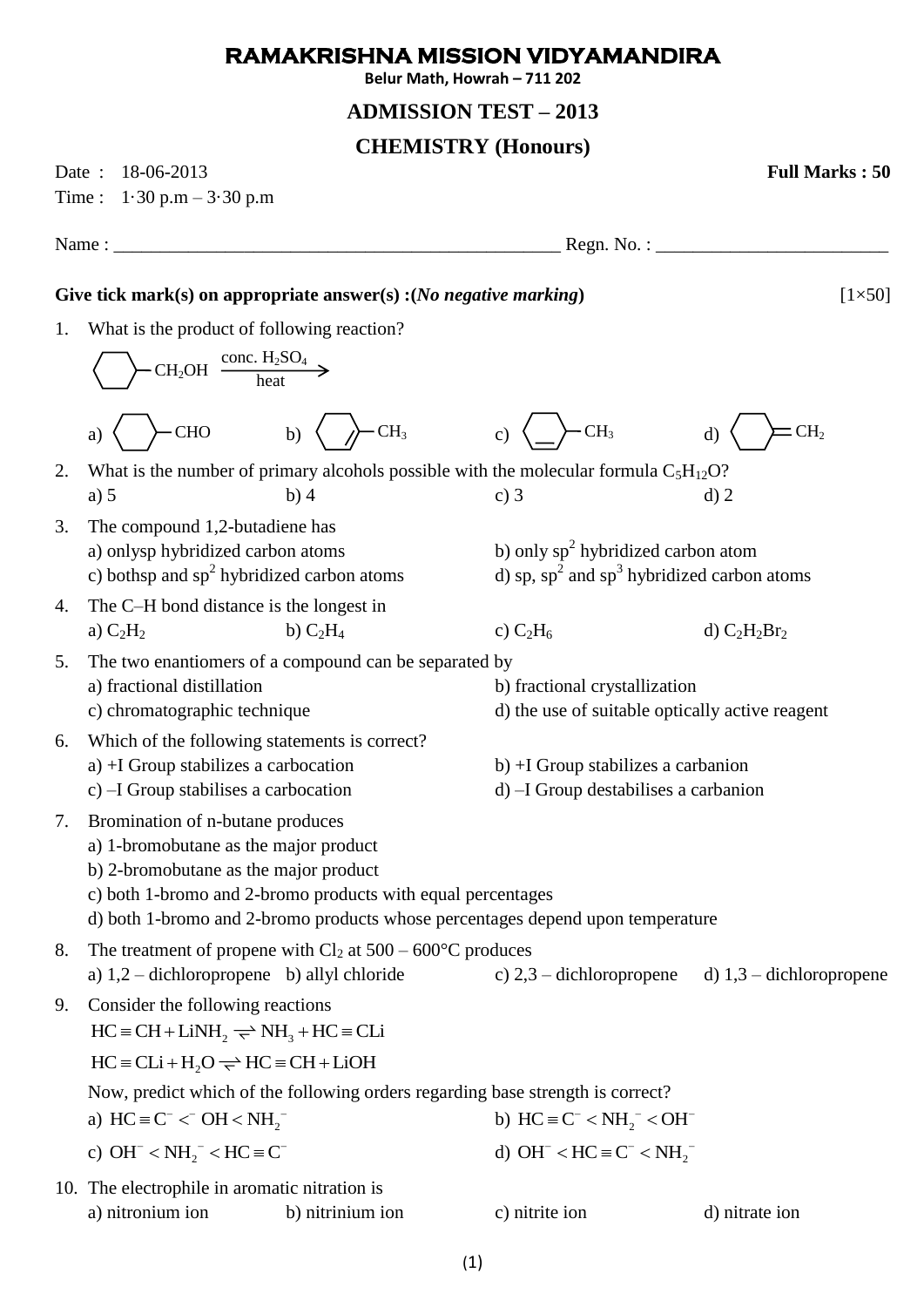| 11. Butanenitrile may be prepared by                                                                                                                                             |                                                                                                                                                                                                                                 |                             |                                    |  |  |  |
|----------------------------------------------------------------------------------------------------------------------------------------------------------------------------------|---------------------------------------------------------------------------------------------------------------------------------------------------------------------------------------------------------------------------------|-----------------------------|------------------------------------|--|--|--|
| a) propyl alcohol with KCN                                                                                                                                                       |                                                                                                                                                                                                                                 | b) butyl alcohol with KCN   |                                    |  |  |  |
| c) butyl chloride with KCN                                                                                                                                                       |                                                                                                                                                                                                                                 | d) propyl chloride with KCN |                                    |  |  |  |
|                                                                                                                                                                                  | 12. m-chlorobenzaldehyde on reaction with conc. KOH at room temperature gives                                                                                                                                                   |                             |                                    |  |  |  |
| a) potassium m-chlorobenzoate and m-hydroxybenzaldehyde                                                                                                                          |                                                                                                                                                                                                                                 |                             |                                    |  |  |  |
| b) m-hydroxybenzaldehyde and m-chlorobenzyl alcohol                                                                                                                              |                                                                                                                                                                                                                                 |                             |                                    |  |  |  |
| c) m-chlorobenzyl alcohol and m-hydroxybenzyl alcohol                                                                                                                            |                                                                                                                                                                                                                                 |                             |                                    |  |  |  |
| d) potassium m-chlorobenzoate and m-chlorobenzyl alcohol                                                                                                                         |                                                                                                                                                                                                                                 |                             |                                    |  |  |  |
| a) $CH3CH2COCl$                                                                                                                                                                  | 13. The treatment of $CH_3CH_2COOH$ with chlorine in the presence of phosphorus gives<br>b) $CH_3CH_2CH_2Cl$                                                                                                                    | c) $CH_3CH(Cl)COOH$         | d) $CH2(Cl)CH2COOH$                |  |  |  |
|                                                                                                                                                                                  | 14. Chlorobenzene can be prepared by reacting aniline with                                                                                                                                                                      |                             |                                    |  |  |  |
| a) hydrochloric acid<br>b) cuprous chloride                                                                                                                                      |                                                                                                                                                                                                                                 |                             |                                    |  |  |  |
| c) chlorine in the presence of anhydrous aluminium chloride                                                                                                                      |                                                                                                                                                                                                                                 |                             |                                    |  |  |  |
| d) nitrous acid followed by heating with cuprous chloride                                                                                                                        |                                                                                                                                                                                                                                 |                             |                                    |  |  |  |
| 15. The treatment of phenol with phthalic anhydride in the presence of concentrated sulphuric acid produces                                                                      |                                                                                                                                                                                                                                 |                             |                                    |  |  |  |
| a) aspirin                                                                                                                                                                       | b) methyl red                                                                                                                                                                                                                   | c) methyl orange            | d) phenolphthalein                 |  |  |  |
|                                                                                                                                                                                  | 16. Electronegativity values of Fe, $Fe+2$ and $Fe+3$ are in the order                                                                                                                                                          |                             |                                    |  |  |  |
|                                                                                                                                                                                  | a) Fe > Fe <sup>+2</sup> > Fe <sup>+3</sup> b) Fe <sup>+2</sup> > Fe > Fe <sup>+3</sup> c) Fe <sup>+3</sup> > Fe > Fe <sup>+2</sup> d) Fe <sup>+3</sup> > Fe <sup>+2</sup> > Fe                                                 |                             |                                    |  |  |  |
|                                                                                                                                                                                  | 17. Bohr orbit radius of H atom is approximately $0.53\text{\AA}$ . The radius for the first excited orbit is (in $\text{\AA}$ )                                                                                                |                             |                                    |  |  |  |
| a) $0.265$                                                                                                                                                                       | b) $1.06$                                                                                                                                                                                                                       | c) $1.59$                   | d) $2.12$                          |  |  |  |
| 18. The total number of electrons, protons and neutrons in the product formed by the loss of one $\alpha$ -particle<br>from $92^{\frac{1}{38}}$ is                               |                                                                                                                                                                                                                                 |                             |                                    |  |  |  |
| a) 326                                                                                                                                                                           | b) $333$                                                                                                                                                                                                                        | $c)$ 324                    | $d)$ 332                           |  |  |  |
|                                                                                                                                                                                  | 19. The ratio of the number of g.atoms of Pb to the number of gm atoms of U in a mineral is $0.33$ . Assuming<br>that all the lead has come from uranium, the age of the mineral is $(k = 1.5 \times 10^{-10} \text{yrs}^{-1})$ |                             |                                    |  |  |  |
| a) $1.9\times10^9$ years                                                                                                                                                         | b) $19\times10^9$ years c) $0.19\times10^9$ years                                                                                                                                                                               |                             | d) $0.019\times10^9$ years         |  |  |  |
|                                                                                                                                                                                  | 20. Which of the following has the highest dipole moment?                                                                                                                                                                       |                             |                                    |  |  |  |
| a) $NH3$                                                                                                                                                                         | b) $PH_3$                                                                                                                                                                                                                       | c) $SbH_3$                  | $d)$ AsH <sub>3</sub>              |  |  |  |
| 21. Which of the following species has the lowest first Ionisation energy?                                                                                                       |                                                                                                                                                                                                                                 |                             |                                    |  |  |  |
| a) $O_2^{-2}$                                                                                                                                                                    | b) $O2$                                                                                                                                                                                                                         | c) $O_2^+$                  | d) $O_2^-$                         |  |  |  |
| 22. The molecule that has linear structure is                                                                                                                                    |                                                                                                                                                                                                                                 |                             |                                    |  |  |  |
| a) $NO2$                                                                                                                                                                         | b) $SiO2$                                                                                                                                                                                                                       | c) $SO2$                    | d) CO <sub>2</sub>                 |  |  |  |
| 23. Each carbon atom in $CaC2$ is                                                                                                                                                |                                                                                                                                                                                                                                 |                             |                                    |  |  |  |
| a) sp hybridised                                                                                                                                                                 | b) $sp^2$ hybridised                                                                                                                                                                                                            | c) $sp^3$ hybridised        | d) $\text{dsp}^3$ hybridised       |  |  |  |
|                                                                                                                                                                                  | 24. In the extraction of Iron from Haematite ore, lime stone is added to act as                                                                                                                                                 |                             |                                    |  |  |  |
| a) flux                                                                                                                                                                          | b) slag                                                                                                                                                                                                                         | c) a reducing agent         | d) an oxidising agent              |  |  |  |
| 25. Amongst the followings which one is most stable?                                                                                                                             |                                                                                                                                                                                                                                 |                             |                                    |  |  |  |
| a) $BaCO3$                                                                                                                                                                       | b) $CaCO3$                                                                                                                                                                                                                      | c) $MgCO3$                  | d) $Na2CO3$                        |  |  |  |
|                                                                                                                                                                                  | 26. Which of the following halogens has the lowest bond dissociation energy?                                                                                                                                                    |                             |                                    |  |  |  |
| a) $F2$                                                                                                                                                                          | $b)$ $Cl2$                                                                                                                                                                                                                      | c) $Br2$                    | $d) I_2$                           |  |  |  |
|                                                                                                                                                                                  | 27. $F_2$ reacts with cold dilute (2%) NaOH solution to give                                                                                                                                                                    |                             |                                    |  |  |  |
| a) NaF, $O_2$ and $H_2O_2$                                                                                                                                                       | b) NaF, $OF2$ and $H2O$                                                                                                                                                                                                         | c) NaF, NaOF and $H_2O$     | d) NaF, $O_2$ and H <sub>2</sub> O |  |  |  |
| 28. A red crystalline solid A reacts with $HNO3$ to form yellow powder B which is insoluble in water. Both A<br>and B react with HCl to form $PbCl_2$ , A and B are respectively |                                                                                                                                                                                                                                 |                             |                                    |  |  |  |
| a) PbO, $PbO2$                                                                                                                                                                   | b) $Pb_3O_4$ , $PbO_2$                                                                                                                                                                                                          | c) $PbO_2$ , $Pb_3O_4$      | d) $PbO2$ , $PbO$                  |  |  |  |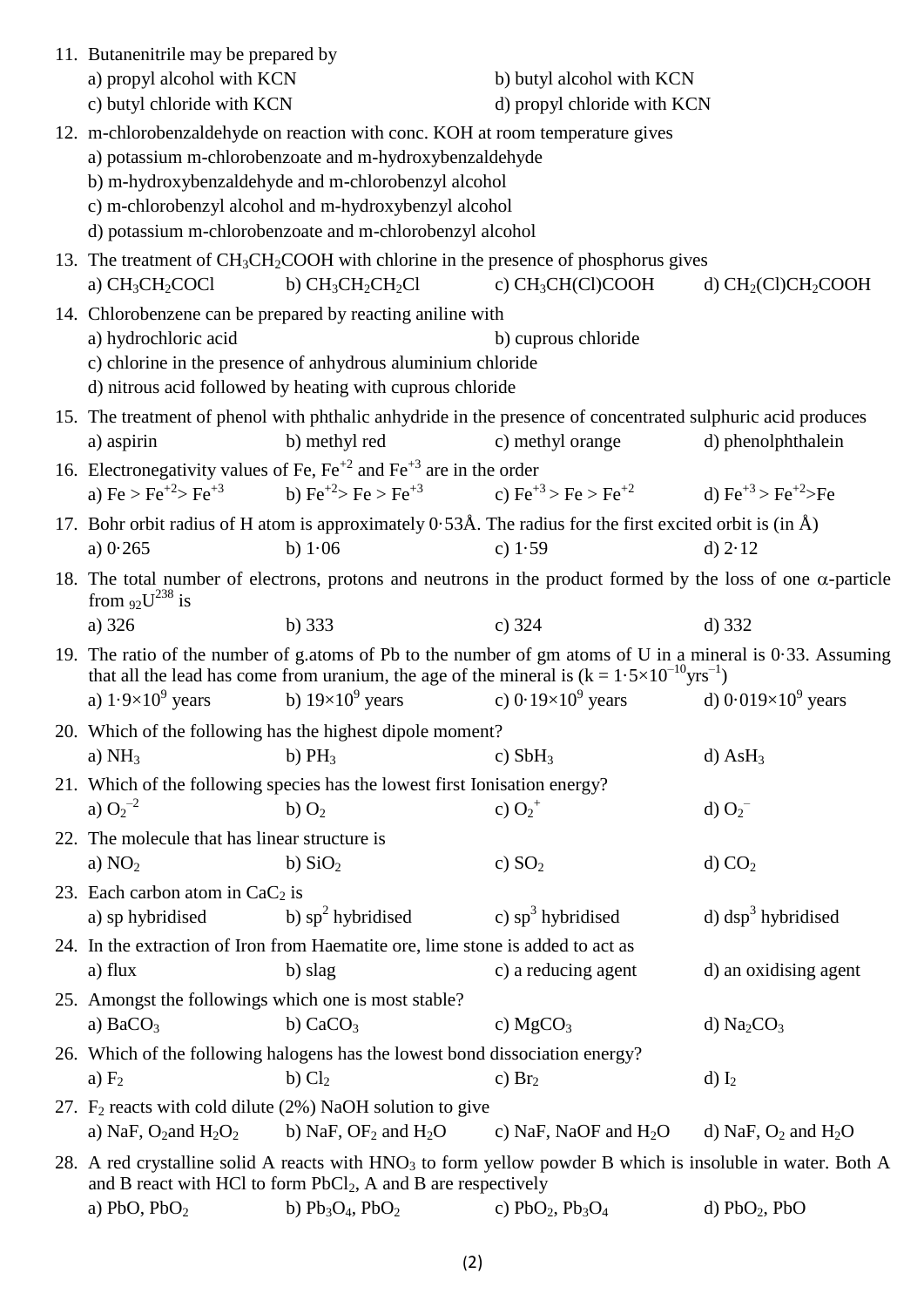| 29. A white sublimable substance that turns black on treatment with a $NH3$ solution can be |            |            |            |  |
|---------------------------------------------------------------------------------------------|------------|------------|------------|--|
| a) $Hg_2Cl_2$                                                                               | b) $HgCl2$ | c) $As2O3$ | d) $ZnCO3$ |  |

30. A mixture of NH<sub>4</sub>Cl and NH<sub>4</sub>I on being heated with solid K<sub>2</sub>Cr<sub>2</sub>O<sub>7</sub> and conc. H<sub>2</sub>SO<sub>4</sub>, the solid mixture gives vapours of a dark colour which forms a yellow solution with aqueous NaOH. On acidification with acetic acid followed by treatment with lead acetate, the yellow solution gives a yellow precipitate. The dark colour vapours obtained in the above mentioned reaction is

a)  $CrO<sub>2</sub>I<sub>2</sub>$  only b)  $CrO<sub>2</sub>Cl<sub>2</sub>$  only c)  $CrO<sub>2</sub>Cl<sub>2</sub>$  and  $I<sub>2</sub>$  d)  $CrO<sub>2</sub>I<sub>2</sub>$  and  $Cl<sub>2</sub>$ 

**Statement for Q31, 32 and 33:** The hydrogen like species  $Li^{+2}$  is in a spherically symmetric state  $S_1$  with one radial node. Upon absorbing light the ion undergoes transition to a state  $S_2$ , which has one radial node and energy equal to that of ground state hydrogen atom.

- 31. The state  $S_1$  is a) 1s b) 2s c)  $2p$  d) 3s 32. Energy of the state  $S_1$  in unit of hydrogen atom ground state energy is a) 0.75 b) 1.50 c) 2.25 d) 4.50
- 33. The orbital angular momentum quantum number of the state  $S_2$  is a) 0 b) 1 c) 2 d) 3
- 34. Assuming that Hund's rule is violated, the bond order and the magnetic nature of a homonuclear diatomic molecule is
	- a) 1 and diamagnetic b) 1 and paramagnetic c) 0 and diamagnetic d) 0 and paramagnetic

**Statement for Q35 and 36**: Two containers are connected through a tap (initially the tap was closed). Container A contains some gas at a volume  $V_1$  and pressure  $P_1$  while the container B (which has a volume  $V_2$ ) is completely empty. Suddenly the tap is opened, adiabatically. As a consequence the gas in A starts moving towards B. The process continues till both the containers get uniformly filled up by gas. The final volume and pressure of the gas is  $V_1+V_2$  and P.

35. The assumptions made during the process is/are

a) the collisions are elastic and interaction is there among the gas molecules

- b) gas molecules are point mass and walls are rigid
- c) the distance covered in between two successive collisions is free path

d) no heat enters or exits the chamber

36. The amount of net work done is

```
a) -P.V_2 b) -P(V_1+V_2) c) zero d) P.V_2
```
37. Which of the following statements is/are **incorrect**?

a) Energy of a system always decreases in a spontaneous process

b) Entropy of a system always decreases in a spontaneous process

c) Entropy of a system always increases in a spontaneous process

d) Entropy of the universe always increases in a spontaneous process

38. Which of the following processes is/are associated with increase of enthalpy?

a) the boiling of water

b) the condensation of water vapor

- c) the dissociation of water into hydrogen and oxygen
- d) the conversion of acetylene to benzene

## 39. Which of the following 0·1 molar aqueous solution has the highest boiling point?

a) urea b) BaCl<sub>2</sub> c) KCl d) Na<sub>2</sub>SO<sub>4</sub> 40. A law that relates the solubility of a gas to its pressure called—

a) the distribution law b) Raoult's law c) Henry's law d) Ostwald's law